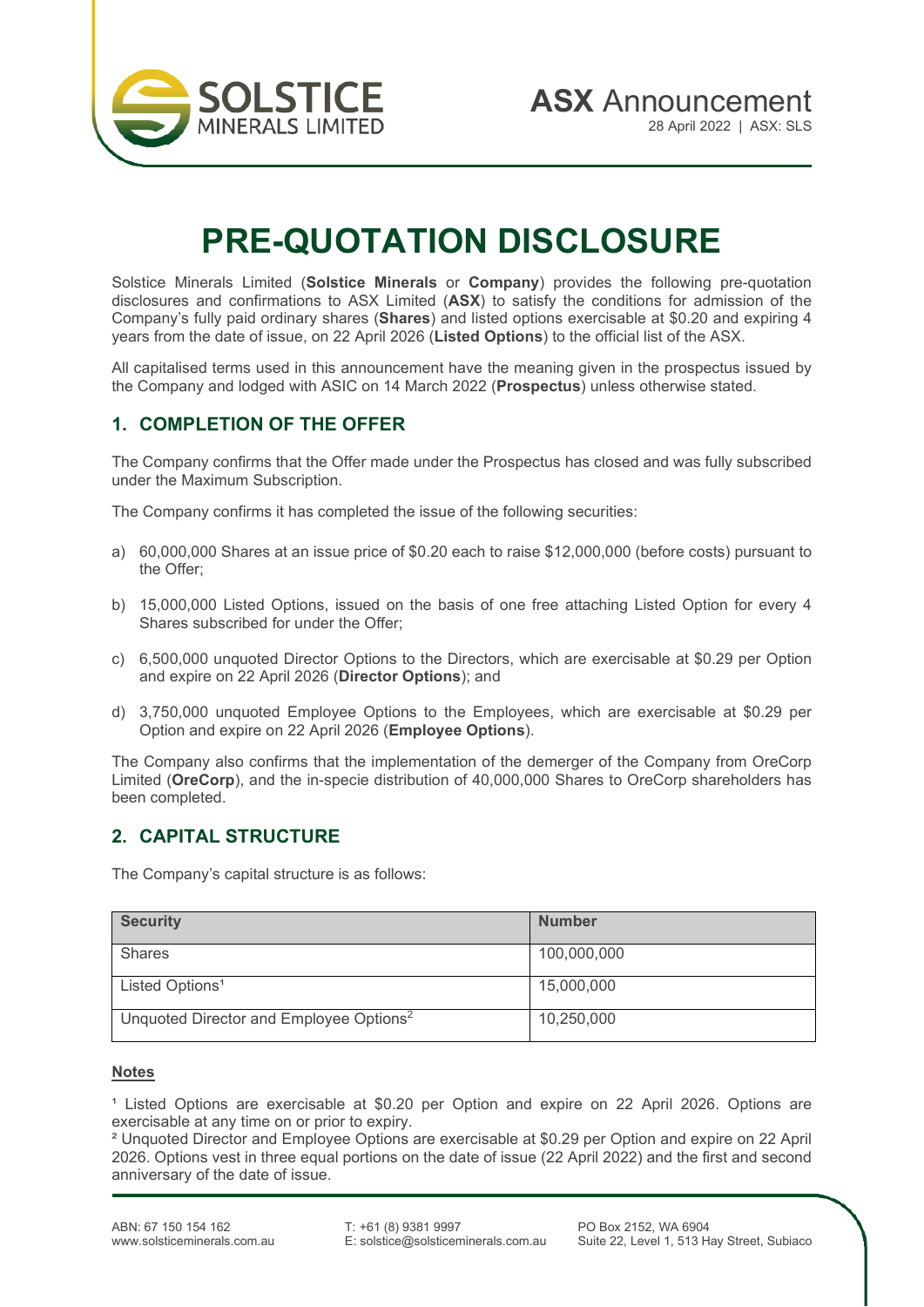

# **3. RESTRICTED SECURITIES**

The Company confirms that the following securities are subject to ASX imposed restrictions in accordance with the ASX Listing Rules:

| <b>Security</b>                           | <b>Number</b> | <b>Restriction Period</b>                             |
|-------------------------------------------|---------------|-------------------------------------------------------|
| Unguoted Director<br>Options <sup>1</sup> | 6.500.000     | 24 months from the date of quotation<br>of the Shares |

#### **Notes**

<sup>1</sup> Unquoted Director Options are exercisable at \$0.29 per Option and expire on 22 April 2026. Options vest in three equal portions on the date of issue (22 April 2022) and the first and second anniversary of the date of issue.

## **4. STATEMENT OF COMMITMENTS**

The following table shows an updated statement of commitments based on the actual amount of funds raised under the Prospectus, being the Maximum Subscription of \$12,000,000, together with the \$5,000,000 cash consideration paid by OreCorp to Solstice Minerals as part consideration for the Inspecie Shares.

The statement of commitments is based on granted tenements and complies with the requirements of Listing Rule 1.3.2(b).

| Use of funds - Year 1                                             | \$            | $\frac{0}{0}$ |
|-------------------------------------------------------------------|---------------|---------------|
| Exploration expenditure (Yarri, Kalgoorlie, Yundamindra & Ponton) | 5,489,500     | 32.3%         |
| Non-Executive Directors' fees                                     | 187,000       | 1.1%          |
| Corporate costs (includes executive salaries)                     | 1,018,370     | 6.0%          |
| Future acquisition costs <sup>1</sup>                             | 1,004,365     | 5.9%          |
| Estimated expenses of the Offer                                   | 695,635       | 4.1%          |
| Total Funds Allocated - Year 1                                    | 8,394,870     | 49.4%         |
| Use of funds - Year 2                                             | $\mathsf{\$}$ | $\frac{0}{0}$ |
| Exploration expenditure (Yarri, Kalgoorlie, Yundamindra & Ponton) | 6,849,760     | 40.3%         |
| Non-Executive Directors' fees                                     | 187,000       | 1.1%          |
| Corporate costs (includes executive salaries)                     | 1,018,370     | 6.0%          |
| Future acquisition costs <sup>1</sup>                             | 550,000       | 3.2%          |
| <b>Total Funds Allocated - Year 2</b>                             | 8,605,130     | 50.6%         |
|                                                                   |               |               |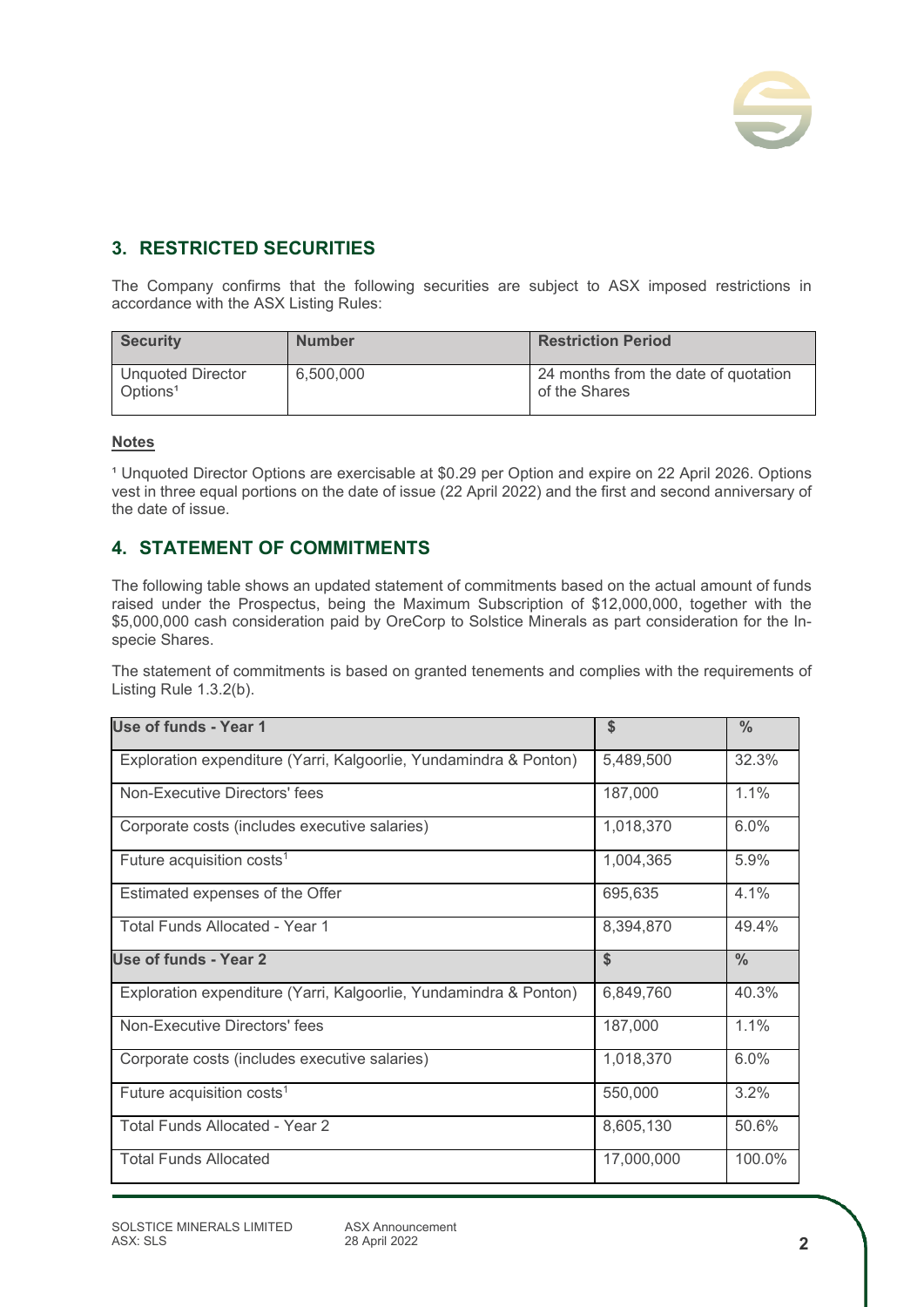

#### **Notes**

<sup>1</sup> Future acquisition costs include allowances for the identification of new projects and opportunistic acquisitions. Although the Company's immediate focus will be on the WA Assets, as with most exploration entities, it will pursue and assess new business opportunities in the resource sector over time that complement its business. These new business opportunities may take the form of direct project acquisitions, joint ventures, farm-ins, acquisition of tenements/permits, and/or direct equity participation. If no suitable acquisition opportunity arises, and subject to the outcomes of exploration activities, the Company may elect to allocate some or all of these funds to exploration on the WA Assets.

² The above table is a statement of the Company's current intentions which reflects exploration activities planned on the Company's granted tenements. The Company has a number of tenements under application and, should these be granted, the Company may elect to re-allocate some or all of the planned exploration expenditure to fund activities on those tenements. Investors should note that, as with any budget, the allocation of funds set out in the above table may change depending on a number of factors, including market conditions, the development of new opportunities and/or any number of other factors (including the risk factors outlined in Section 6 of the Prospectus), and actual expenditure levels may differ significantly from the above estimates.

## **5. NO IMPEDIMENTS**

The Company confirms that there are no legal, regulatory, statutory or contractual impediments to the Company entering and carrying out exploration activities on the tenements such that the Company will be able to spend its cash in accordance with its commitments for the purposes of Listing Rule 1.3.2(b).

## **6. TRANSITIONAL SERVICES AGREEMENT**

The Company has entered into the Transitional Services Agreement (**TSA**) with OreCorp dated 3 March 2022 pursuant to which, conditional on completion of the demerger, OreCorp will provide certain services and make available certain systems and infrastructure to Solstice Minerals on a transitional basis to assist the Company in operating its business following completion of the demerger.

The services to be provided include company secretarial and legal services, chief financial officer and other accounting services, office management services, tenement management services and human resources services. The systems to be made available include information technology, network infrastructure, furniture and office supplies. The parties have agreed that the scope of the services and systems covered by the TSA may be further documented and/or may change over time, in which case either party may propose a change to the scope of the services or systems through written notice to the other party.

Solstice Minerals will pay for access to these services and systems on a time-based, at cost recovery basis, reflecting the costs incurred by OreCorp in its personnel providing the services. Charges may be varied from time to time by written mutual agreement, taking into account the external costs incurred by OreCorp in providing the services and systems. OreCorp will invoice Solstice Minerals monthly.

The TSA has an initial term of 12 months, however Solstice Minerals may terminate the agreement in respect of any particular service or system at any time by providing prior written notice and may do so immediately in any circumstances of serious failure, breach, insolvency or a change of control of OreCorp. The TSA may be extended beyond the initial 12 month term by agreement between the parties.

The TSA includes customary representations and warranties as well as additional provisions relating to confidentiality, intellectual property and non-solicitation of employees, which are considered standard for agreements of this nature.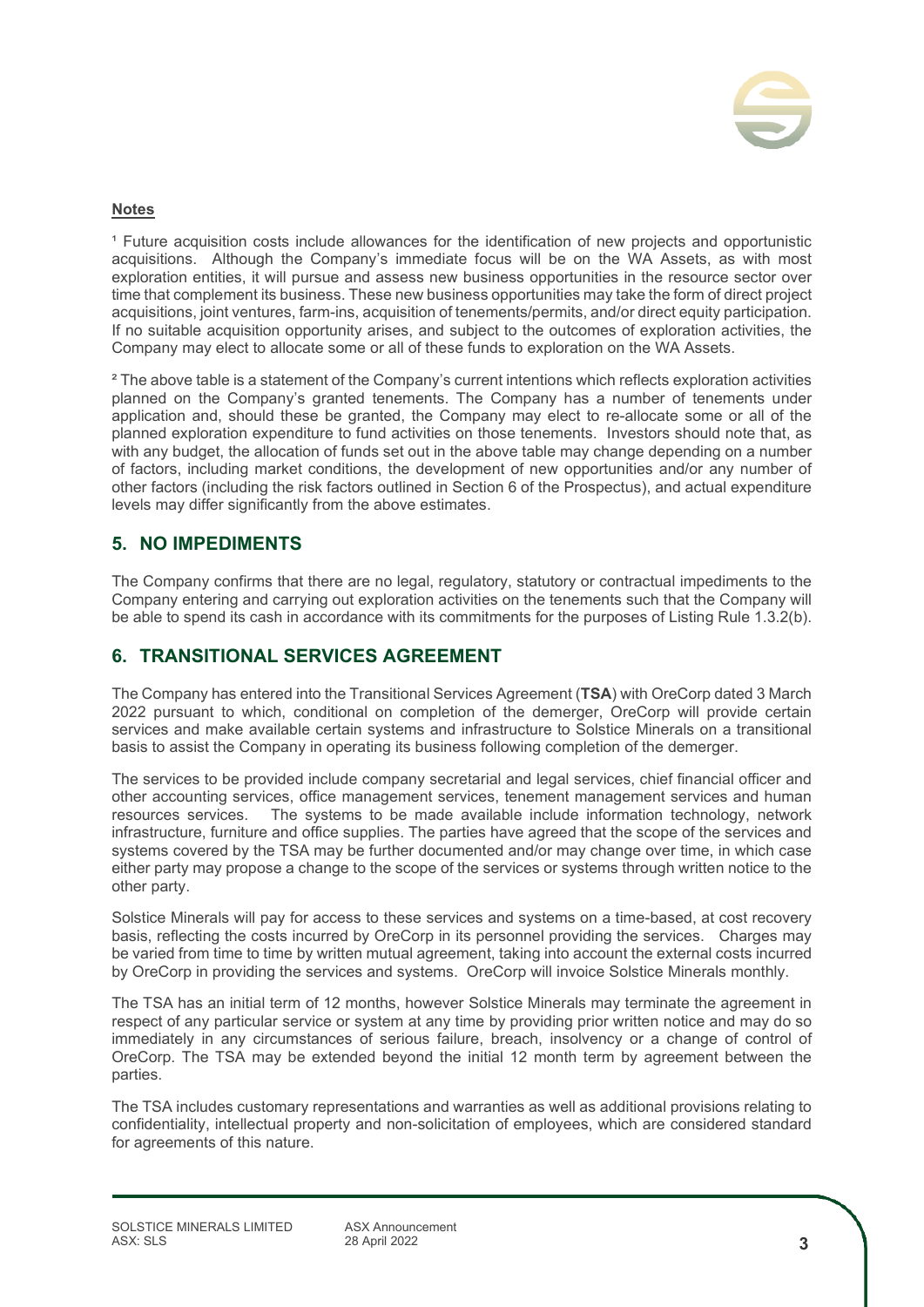

# **7. UPDATED PRO-FORMA BALANCE SHEET (BASED ON ACTUAL AMOUNT RAISED UNDER THE OFFER)**

|                                      | <b>Reviewed</b><br><b>Statement of</b><br><b>Financial</b><br><b>Position</b><br>31-Dec-21 | <b>Subsequent</b><br><b>Events</b> | Pro forma<br><b>Adjustments</b><br><b>Maximum</b><br><b>Subscription</b> | Pro forma<br><b>Statement of</b><br><b>Financial</b><br><b>Position</b> |
|--------------------------------------|--------------------------------------------------------------------------------------------|------------------------------------|--------------------------------------------------------------------------|-------------------------------------------------------------------------|
| <b>ASSETS</b>                        |                                                                                            |                                    |                                                                          |                                                                         |
| <b>Current Assets</b>                |                                                                                            |                                    |                                                                          |                                                                         |
| Cash and cash equivalents            | 1                                                                                          | 444,486                            | 15,859,879                                                               | 16,304,366                                                              |
| <b>Total Current Assets</b>          | 1                                                                                          | 444,486                            | 15,859,879                                                               | 16,304,366                                                              |
| <b>Non-current Assets</b>            |                                                                                            |                                    |                                                                          |                                                                         |
| Plant and equipment                  |                                                                                            |                                    | 153,893                                                                  | 153,893                                                                 |
| Right of use asset                   | 69,116                                                                                     |                                    |                                                                          | 69,116                                                                  |
| Exploration and evaluation assets    | 4,177,170                                                                                  | 1,716,000                          |                                                                          | 5,893,170                                                               |
| <b>Total Non-current Assets</b>      | 4,246,286                                                                                  | 1,716,000                          | 153,893                                                                  | 6,116,179                                                               |
| <b>TOTAL ASSETS</b>                  | 4,246,287                                                                                  | 2,160,486                          | 16,013,772                                                               | 22,420,545                                                              |
|                                      |                                                                                            |                                    |                                                                          |                                                                         |
| <b>LIABILITIES</b>                   |                                                                                            |                                    |                                                                          |                                                                         |
| <b>Current Liabilities</b>           |                                                                                            |                                    |                                                                          |                                                                         |
| Intercompany payables                | 6,545,937                                                                                  | 2,160,486                          | (8,706,423)                                                              |                                                                         |
| Lease liabilities                    | 41,247                                                                                     |                                    |                                                                          | 41,247                                                                  |
| Deferred tax liability               | 52,871                                                                                     |                                    |                                                                          | 52,871                                                                  |
| <b>Total Current Liabilities</b>     | 6,640,055                                                                                  | 2,160,486                          | (8,706,423)                                                              | 94,118                                                                  |
| <b>Non-current Liabilities</b>       |                                                                                            |                                    |                                                                          |                                                                         |
| Lease liabilities                    | 28,865                                                                                     |                                    |                                                                          | 28,865                                                                  |
| <b>Total Non-current Liabilities</b> | 28,865                                                                                     |                                    |                                                                          | 28,865                                                                  |
| <b>TOTAL LIABILITIES</b>             | 6,668,920                                                                                  | 2,160,486                          | (8,706,423)                                                              | 122,983                                                                 |
| <b>NET LIABILITIES</b>               | (2,422,633)                                                                                |                                    | 24,720,195                                                               | 22,297,562                                                              |
|                                      |                                                                                            |                                    |                                                                          |                                                                         |
| <b>EQUITY</b>                        |                                                                                            |                                    |                                                                          |                                                                         |
| Issued capital                       | 1                                                                                          |                                    | 24,936,243                                                               | 24,936,244                                                              |
| <b>Reserves</b>                      |                                                                                            | $\qquad \qquad -$                  | 433,917                                                                  | 433,917                                                                 |
| <b>Accumulated losses</b>            | (2,422,634)                                                                                |                                    | (649, 965)                                                               | (3,072,599)                                                             |
| <b>TOTAL EQUITY</b>                  | (2, 422, 633)                                                                              |                                    | 24,720,195                                                               | 22,297,562                                                              |